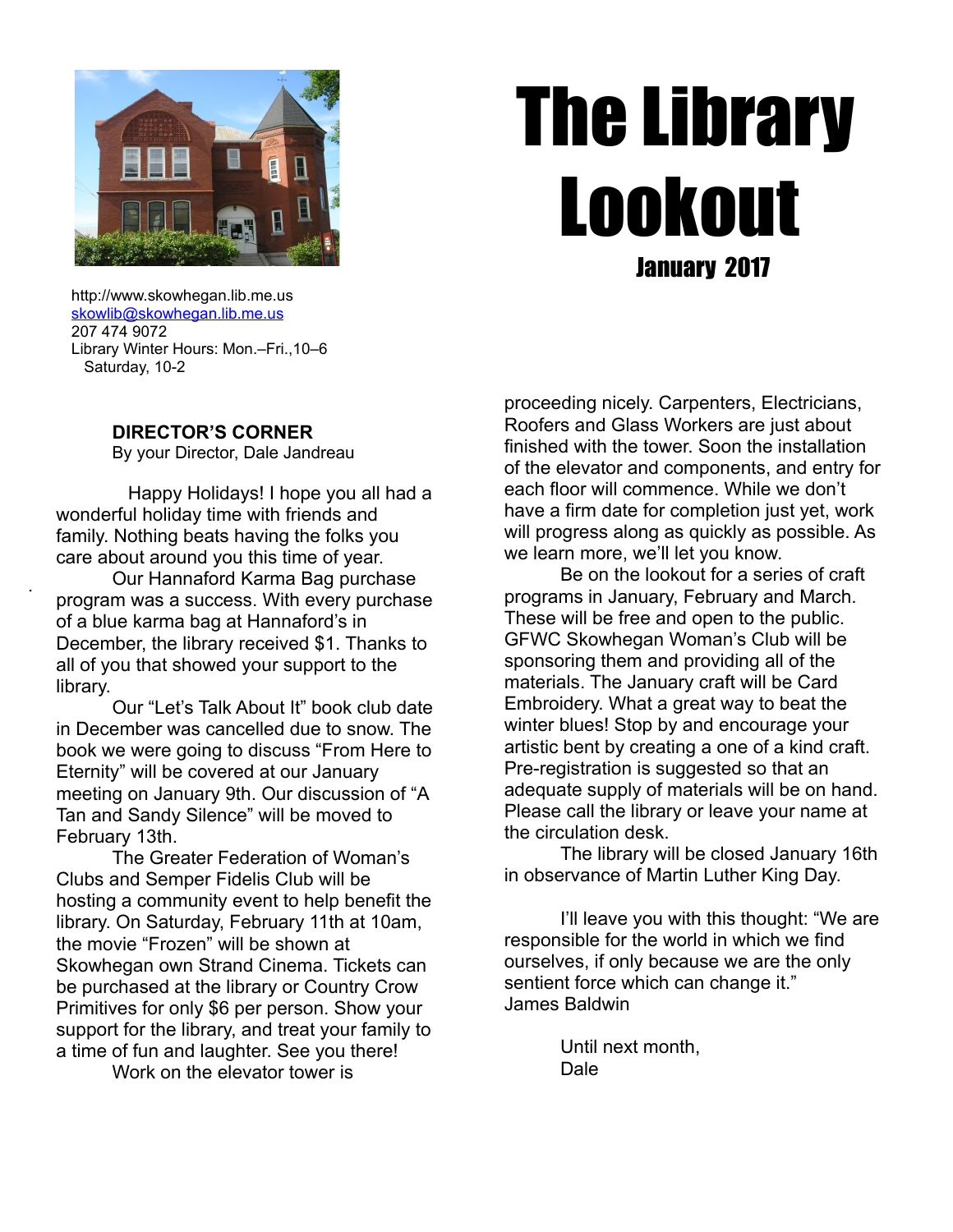# **CHILDREN'S ROOM**

By Angie Herrick, Children's Librarian

January always seems like the coldest, longest, darkest month of the year for me. We are all coming down off the holiday high and trying to start off the New Year right. One of my New Year's Resolutions is to read more. (It's an easy one to follow through on!) The library is a perfect way to help me do that without breaking my budget. I hope you add more reading to your daily routines in the New Year as well.

December was a busy month for us all here. We started the month with the Holiday Stroll where we marched in the parade and then had over 100 kids upstairs making an edible Christmas tree, collecting a free book, or listening to Canaan York read his story *The Christmas Tree*. Then the teens had another Regression Session where they celebrated the holidays with an Ugly Sweater contest and painting mugs. We also had a Christmas themed Family Story hour where kids came out to make ornaments and decorate cookies. Lots of holiday fun was shared.



.

*Cassity and her edible Christmas craft.*

January is typically a slow month for programs in the children's room as this is the time of year when patronage slows down and Miss Angie can get some projects done. We will have our regularly scheduled programs however. Storytime is every Wednesday at 10:15 and for Family Story Hour on January 16th we will be celebrating the Chinese New Year!



*Loton makes an ornament for his Christmas tree*

\*\*\*\*\*\*\*\*\*\*\*\*\*\*\*\*\*\*\*\*\*\*\*\*\*\*\*\*\*\*\*\*\*\*\*\*\*\*\*\*\*\*\*\*\*\*\*\*

# **BECOME A FRIEND OF YOUR LIBRARY**

The Friends of the Skowhegan Free Public Library, a not for profit group dedicated to supporting and improving the library for all members of the community, invite you to join us. Dues are \$10 for Individuals, \$8 for Seniors and Students, and \$15 for Families.

#### …………………………………………………

Please complete this form and mail to: Skowhegan Free Public Library, 9 Elm Street, Skowhegan, Maine 04976

| Name                |                |  |
|---------------------|----------------|--|
| Address             |                |  |
| $City$ <sub>—</sub> |                |  |
| <b>State State</b>  | _Zip Code_____ |  |
| Tel. #              |                |  |
| E-Mail Address      |                |  |

**Please check the activities you are willing to help with.**

- o Refreshments for library activities.
- o Making phone calls.
- o Helping with fundraising activities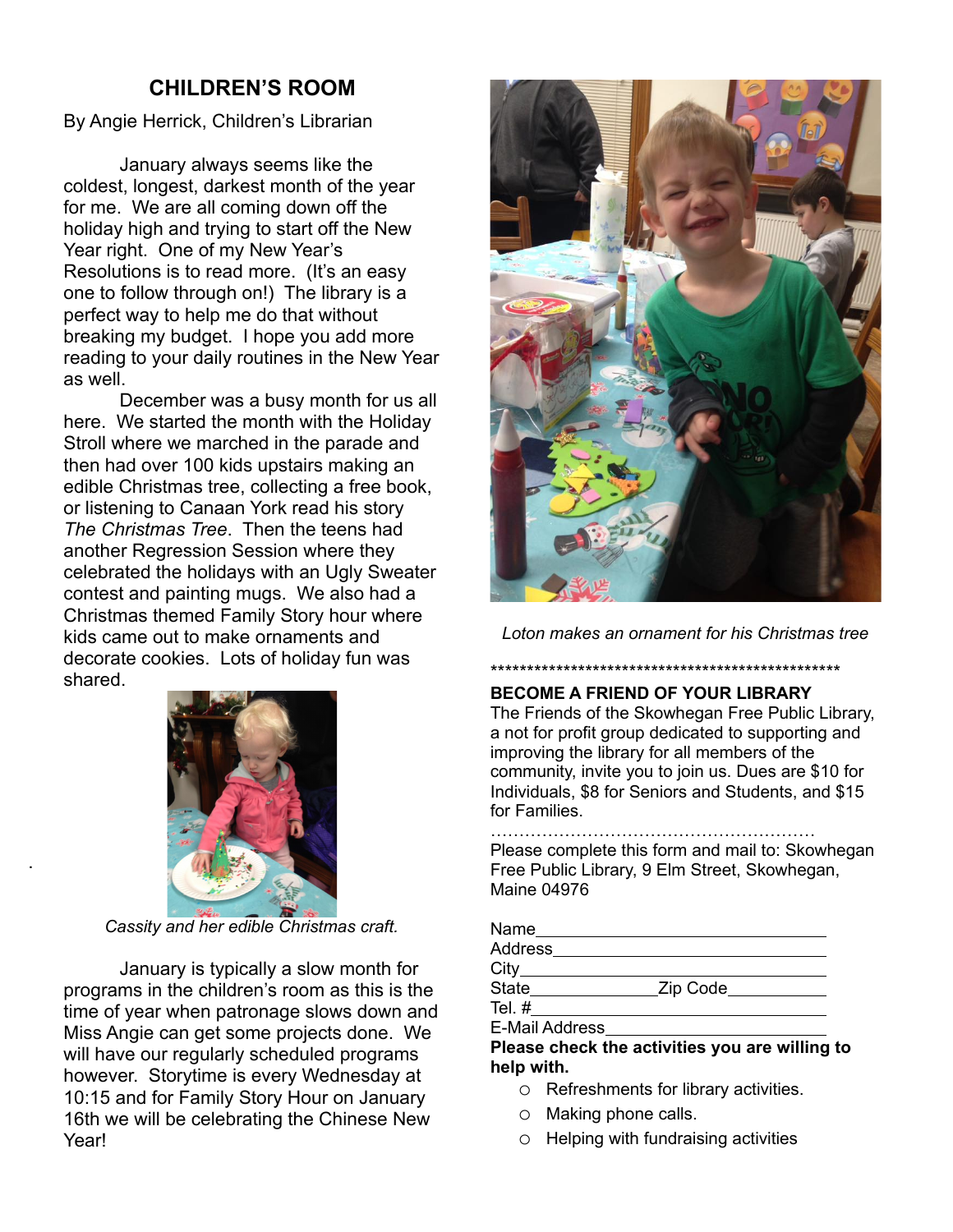# **GFWC Skowhegan Woman's Club Winter Craft Series**

A series of free craft projects will be presented by the GFWC Skowhegan Woman's Club this winter on the second and fourth Thursdays of January, February and March. Classes will be held at the Skowhegan Free Public Library on Elm Street from 10 AM until noon, and materials will be provided at no charge. All projects are designed to be completed in one two-hour session, and will be presented by the Club's Craft Chairman, Billie Sherman, and her committee. For more information call Mrs. Sherman at 474 5052.

Pre-registration for each class is suggested to ensure supply of adequate materials by calling the library at 474 9072.

Following is the schedule of projects: January 12: *Card Embroidery* January 26: *Making Vintage Valentine Cards* (using lace, stamp art, fold-out cards, etc.) February 9: *Jewelry Basics* (wire, beading, etc.) February 23: *Stained Glass Sailboats* (Enrollment for this class will be limited to 8 students) March 9: *Water Color Basics* March 23: *Crocheting Basics*

## *Come and join the fun!*

*\*\*\*\*\*\*\*\*\*\*\*\*\*\*\*\*\*\*\*\*\*\*\*\*\*\*\*\*\*\*\*\*\*\*\*\*\*\*\*\*\*\*\*\*\*\*\*\*\*\**

#### **"First Friday Sweet Treats!"**

On the first Friday of each month, the Renovation Committee will be selling a different variety of homemade goodies at the library. All day long (while the supply lasts!) on January  $6<sup>th</sup>$  there will be delicious chocolate chip cookies available for your purchase. All proceeds will go towards the elevator construction.

If you'd like to help with this event, please contact Jayne Hart at 474 9248 or 431 6246.

And watch for the next "First Friday Sweet Treats" on February 3 and March 3!

# **NEW BOOKS**

#### **FICTION**

Blake, James Carlos/ *The Pistoleer* Childs, Laura/ *Egg Drop Dead* Goodwin, Daisy/ *Victoria* Greaney, Mark/ *Tom Clancy True Faith and Allegiance* Higgins, Jack/ *The Midnight Bell* Johansen, Iris/ *Night Watch* (LP) King, Claire/ *Everything Love Is* Millar, Louise/ *City of Strangers* Oust, Gail/ *Curried Away* Palmer, Diana/ *Wyoming Brave* Patterson, James/ *Private: The Royals* Phoenix, Michele/ *Of Stillness and Storm* Rollins, James/ *The Seventh Plague* Treadway, Jessica/ *How Will I know You?*

#### **NON-FICTION**

Aiken, Chris/ *Bipolar, Not So Much* Dalziel, Christine/ *The Beeswax Workshop* Horst, Eric J./ *The Rock Climber's Exercise Guide* Lambert, Carol A./ *Women with Controlling Partners* Mc Cartney, Cory/ *The Heisman Trophy* Rayma, Marie/ *Make It Up*

*\*\*\*\*\*\*\*\*\*\*\*\*\*\*\*\*\*\*\*\*\*\*\*\*\*\*\*\*\*\*\*\*\*\*\*\*\*\*\*\*\*\*\*\*\*\*\*\*\*\*\*\*\*\*\*\*\*\*\*\**



**The Holiday Stroll Parade**

THANK YOU! To Teens: Hudson, Emma, Taylor and Bella who volunteered to march in support of the library, and to hand out bookmarks to all the kids in the crowd.